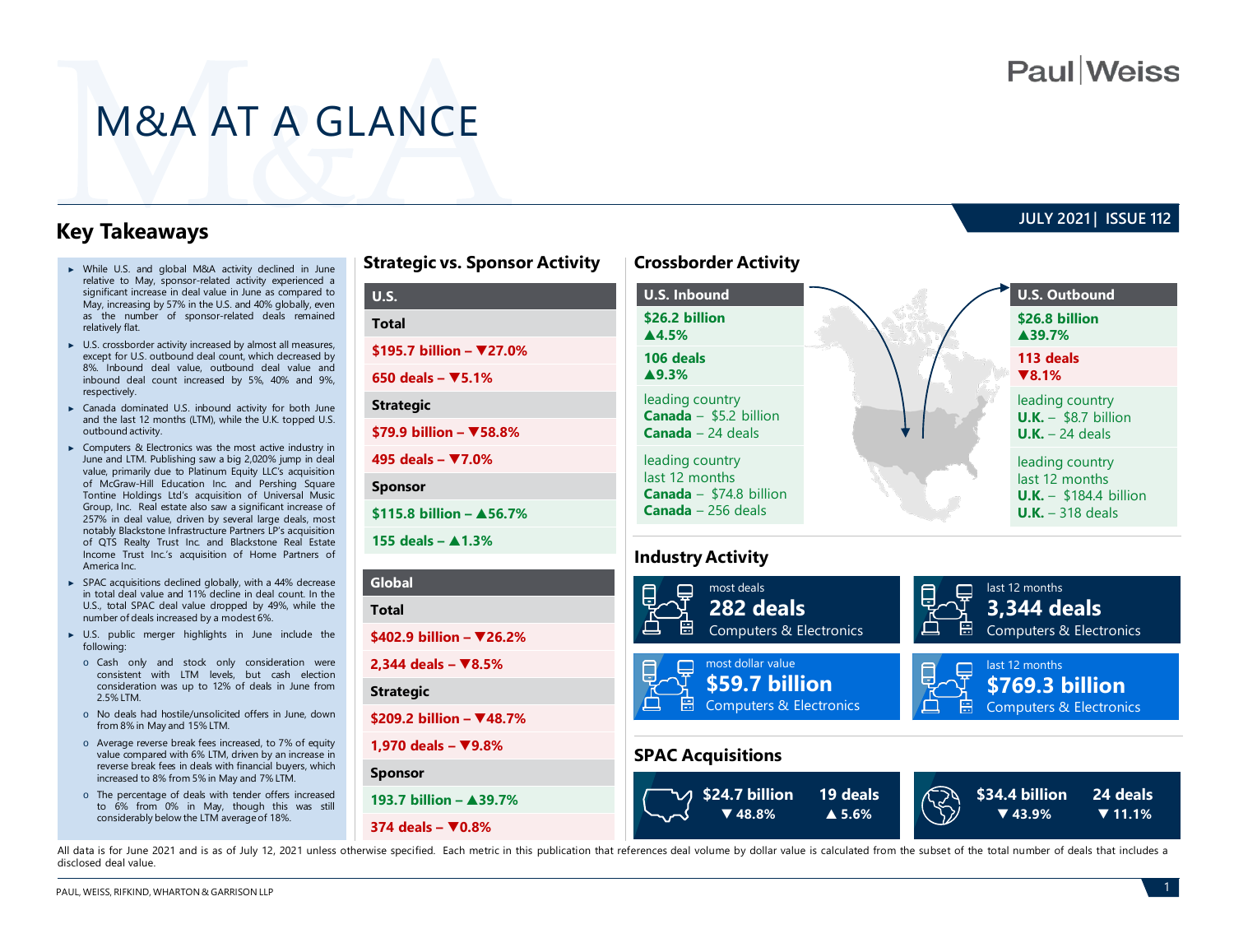### M&A at a Glance

### **June 2020 | ISSUE 99 JULY 2021 | ISSUE 112**



Last 12 Months

### **Most Active U.S. Target Industries1**







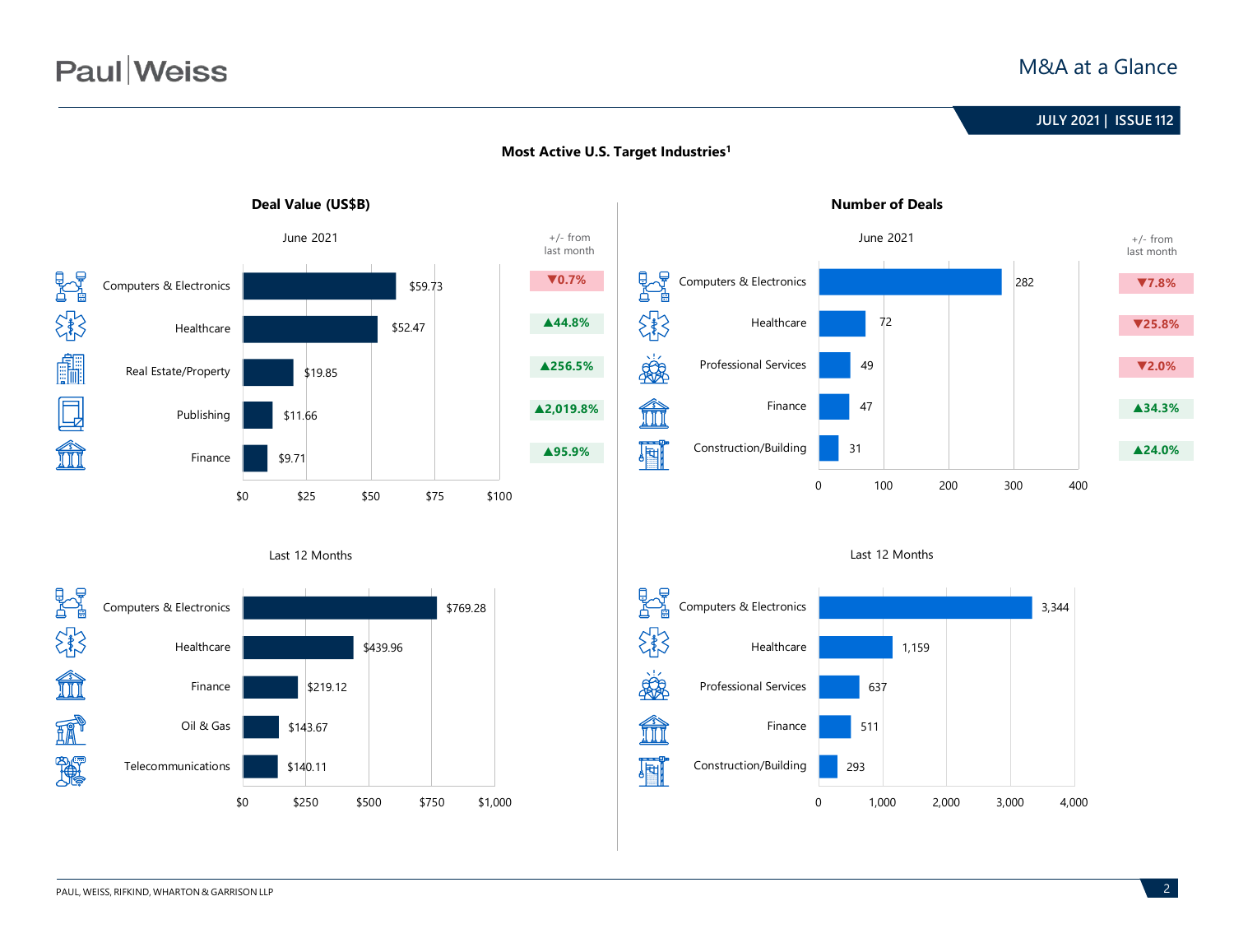



#### **Average Break Fees as % of Equity Value2**

#### Average Break Fees as % of Equity Value<sup>3,4</sup> **Laterage Break Fees as % of Equity Value**<sup>3,4</sup> **Laterage Break Fees as % of Equity Value**<sup>3,4</sup>

|                                  | <b>June 2021</b> | <b>Last 12 Months</b> |
|----------------------------------|------------------|-----------------------|
| Target Break Fee for All Mergers |                  |                       |

|                                                                          | <b>June 2021</b> | <b>Last 12 Months</b> |
|--------------------------------------------------------------------------|------------------|-----------------------|
| Reverse Break Fee for All Mergers <sup>5</sup>                           | 6.9              | 5.6                   |
| Reverse Break Fee for Mergers Involving Financial<br>Buyers <sup>6</sup> | 8.2              | 6.6                   |
| Reverse Break Fee for Mergers Involving Strategic<br>Buyers'             | 5.3              | 4.9                   |

|                                                                                                     | <b>June 2021</b> | <b>Last 12 Months</b> |
|-----------------------------------------------------------------------------------------------------|------------------|-----------------------|
| % of Mergers with Go-Shops                                                                          | 11.8             | 8.2                   |
| % of Mergers Involving Financial Buyers with Go-<br>Shops <sup>8</sup>                              | 40.0             | 25.6                  |
| % of Mergers Involving Strategic Buyers with Go-<br>Shops <sup>9</sup>                              | 0.0              | 1.7                   |
| Avg. Go-Shop Window (in Days) for All Mergers<br>with Go-Shops <sup>10</sup>                        | 35.0             | 36.2                  |
| Avg. Go-Shop Window (in Days) for Mergers<br>Involving Financial Buyers with Go-Shops <sup>11</sup> | 35.0             | 35.9                  |
| Avg. Go-Shop Window (in Days) for Mergers<br>Involving Strategic Buyers with Go-Shops <sup>12</sup> | N/A              | 38.0                  |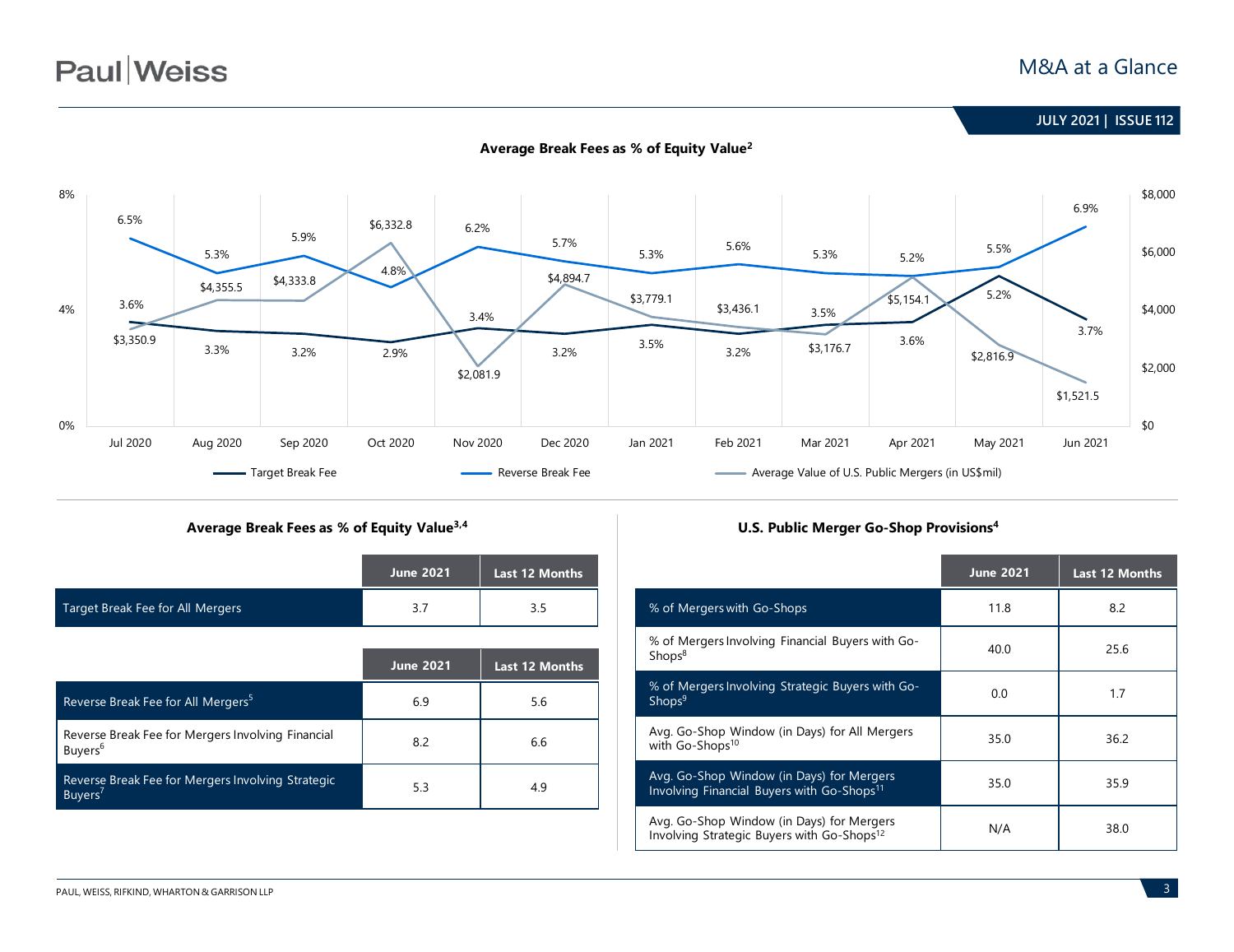



#### **Tender Offers as % of U.S. Public Mergers Unaffected Premium %14,15**

| June 2021      | <u>.</u>    |
|----------------|-------------|
| Last 12 Months | 17 C<br>7.6 |

#### **Hostile/Unsolicited Offers as % of U.S. Public Mergers14**

| June 2021      |      |
|----------------|------|
| Last 12 Months | 15.4 |

| June 2021      | 37.3 |
|----------------|------|
| Last 12 Months | 37.9 |

#### **Total Target Adviser Fee(s) as % of Equity Value**

| June 2021      | . .              |
|----------------|------------------|
| Last 12 Months | $\cdot$ . $\sim$ |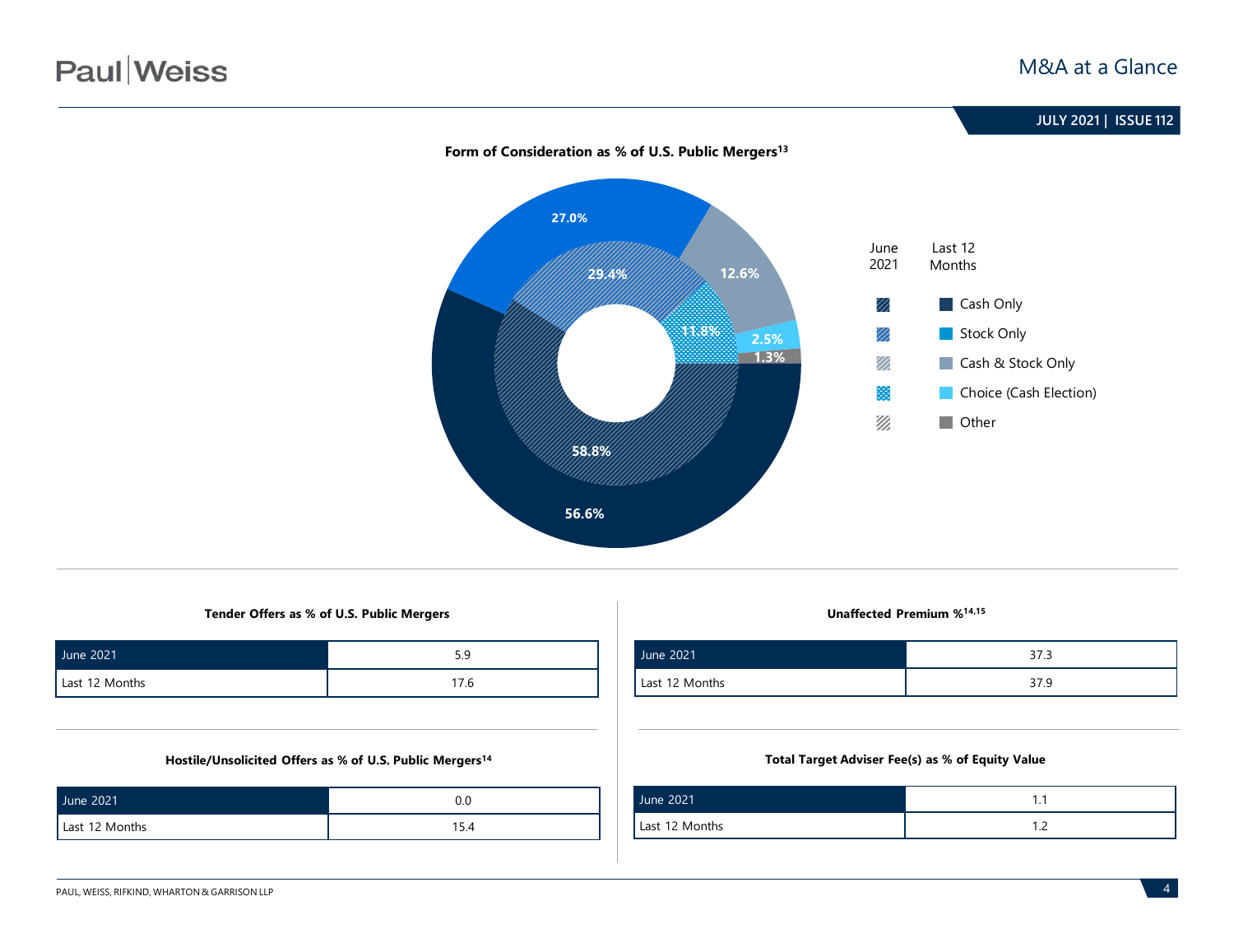

### **Top 5 Countries of Origin for Inbound U.S. Crossborder Transactions**

**Top 5 Countries of Destination for Outbound U.S. Crossborder Transactions**





**Outbound U.S. Crossborder Transactions for the Last 12 Months**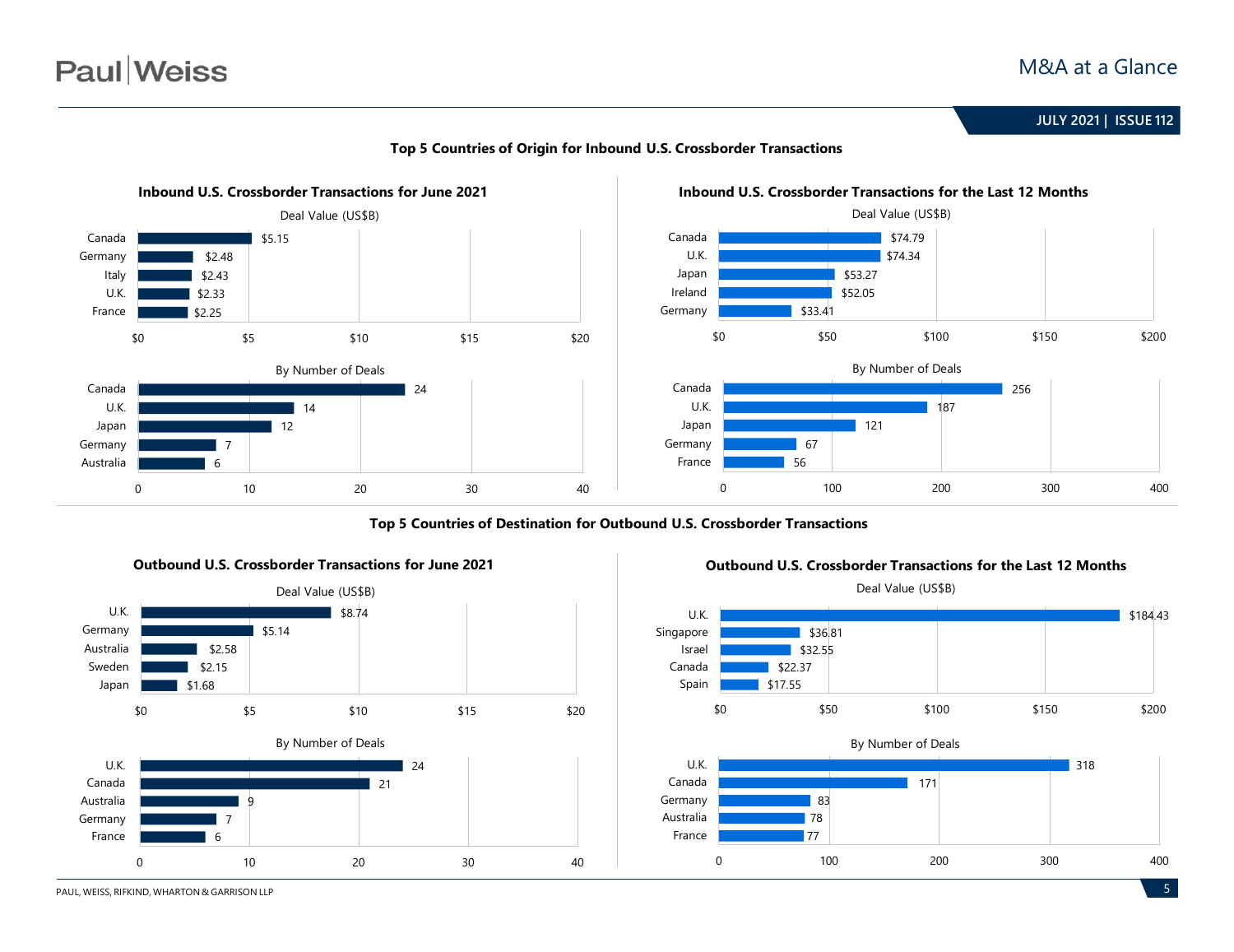### **June 2020 | ISSUE 99 JULY 2021 | ISSUE 112**

# Appendix: M&A Activity – 12 Month Trends



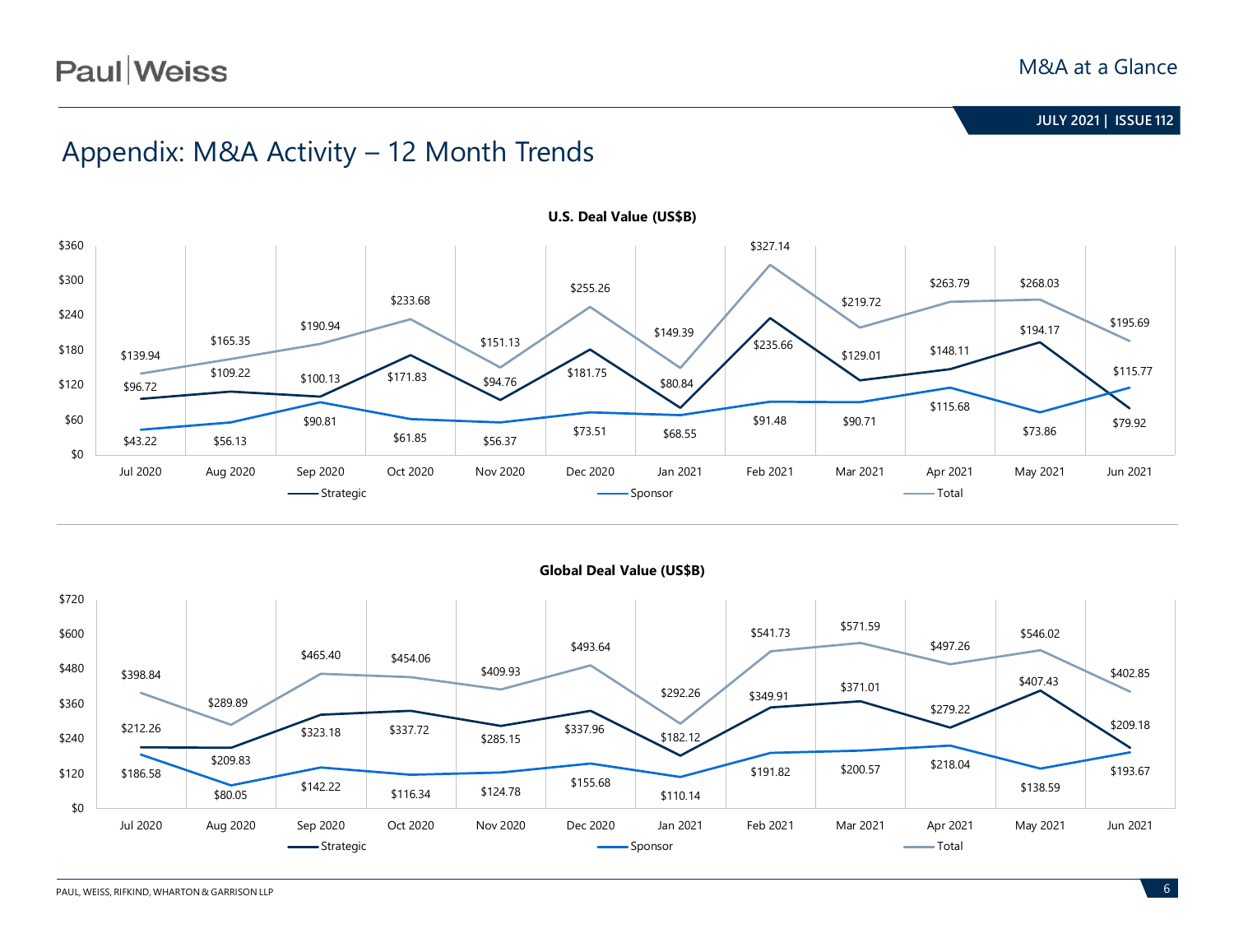

#### **U.S. Number of Deals**



#### **Global Number of Deals**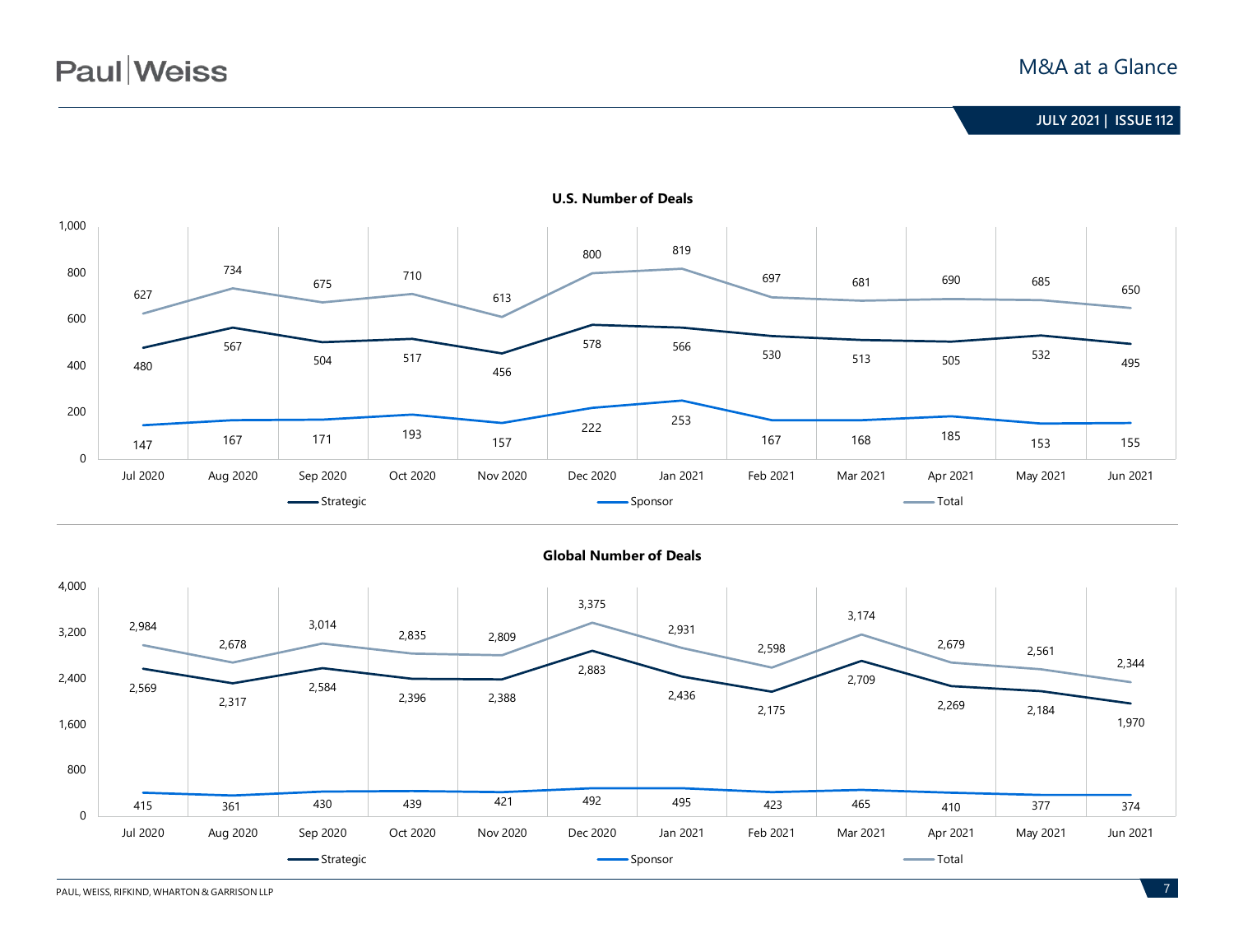

**Inbound U.S. Crossborder Transactions**

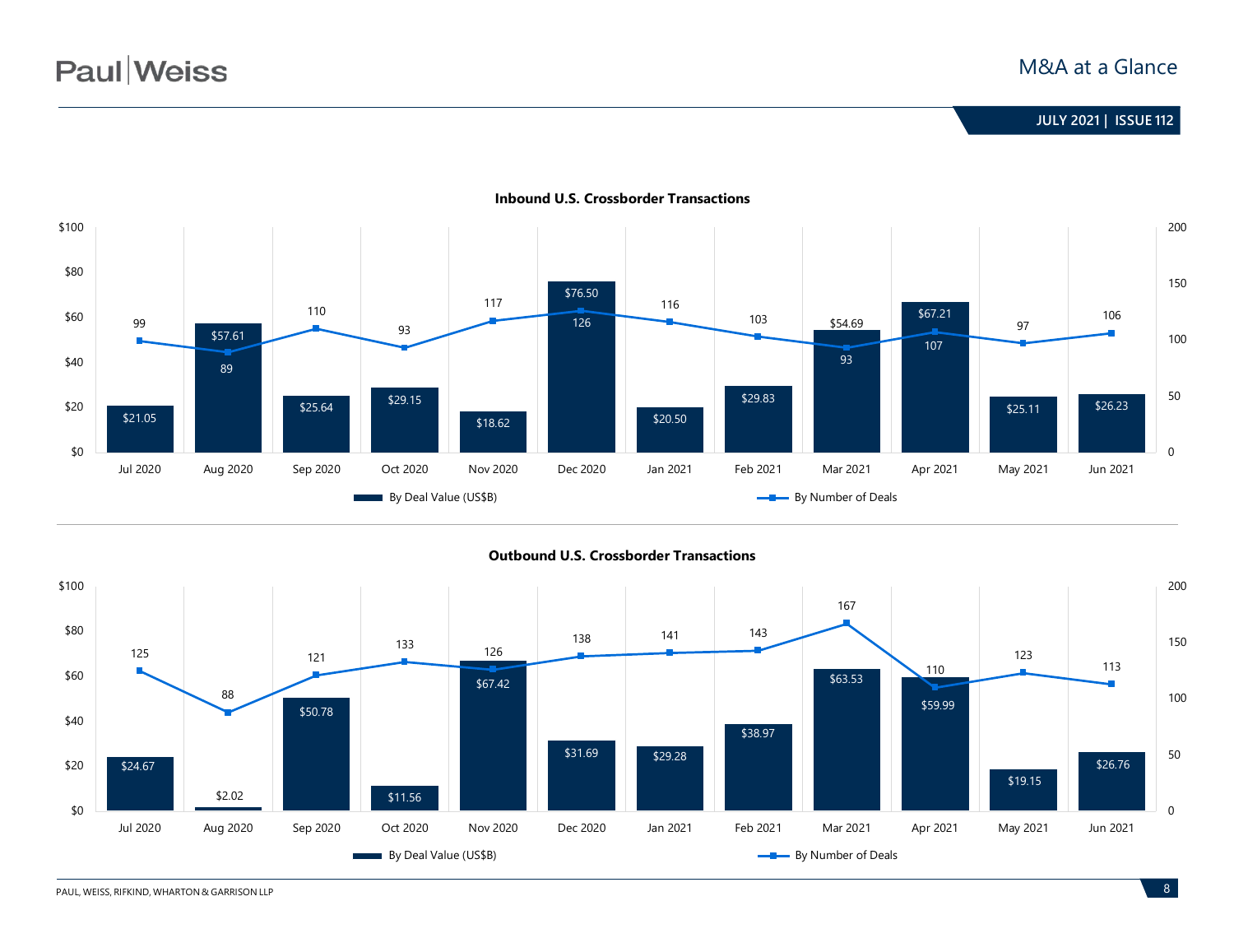

Jul 2020 Aug 2020 Sep 2020 Oct 2020 Nov 2020 Dec 2020 Jan 2021 Feb 2021 Mar 2021 Apr 2021 May 2021 Jun 2021

By Deal Value (US\$B) By Number of Deals

**U.S. SPAC Acquisitions<sup>16</sup>**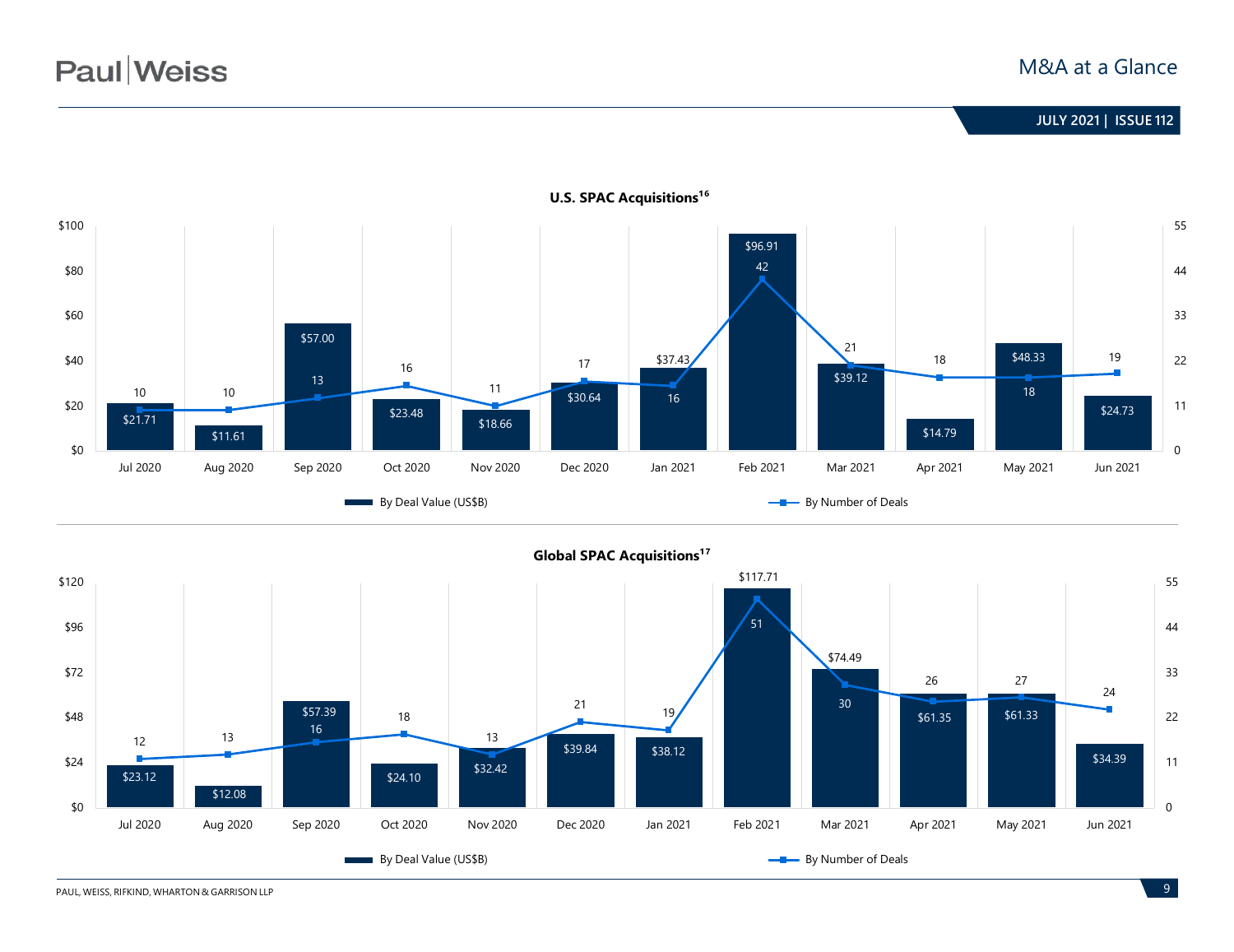

#### **Global Crossborder Transactions**

## Endnotes

- 1. Industries categories are determined and named by Cortex.
- 2. Based on the highest target break fees and reverse break fees payable in a particular deal.
- 3. There were 17 transactions in June 2021.
- 4. Financial and strategic categories are determined by Deal Point Data.
- 5. Nine transactions in June 2021 had a reverse break fee.
- 6. Five transactions in June 2021 involving a financial buyer had a reverse break fee.
- 7. Four transactions in June 2021 involving a strategic buyer had a reverse break fee.
- 8. Five transactions in June 2021 involved a financial buyer.
- 9. 12 transactions in June 2021 involved a strategic buyer.
- 10. Two transactions in June 2021 had a go-shop provision.
- 11. Two transactions in June 2021 involving a financial buyer had a go-shop provision.
- 12. Zero transactions in June 2021 involving a strategic buyer had a go-shop provision.
- 13. Due to rounding, percentages may not add up to 100%.
- 14. This data includes both announced transactions for which a definitive merger agreement was reached and filed and those for which a definitive merger agreement was never reached and filed (including withdrawn transactions).
- 15. Unaffected Premium % indicates the difference between the current price per share offered as consideration in the transaction and the "unaffected price", reflected as a percentage. The "unaffected price" is the target's closing stock price on the date that is one calendar day prior to the first public disclosure regarding a potential deal involving the target and on which the target's stock price was unaffected by the news of the deal.
- 16. This data reflects U.S. targets that have been acquired by a SPAC of any nationality.
- 17. This data reflects both U.S. and non-U.S. targets that have been acquired by a SPAC of any nationality.

The charts on p. 1–2 and 5–10 were compiled using Cortex, and are for the broader M&A market, including public and private transactions of any value. Deal volume by dollar value and average value of deals are calculated fr the subset of deals that include a disclosed deal value. The charts on p. 3-4 were compiled using Deal Point Data, and include acquisitions seeking majority or higher control of U.S. targets valued at \$100 million or highe announced during the period indicated and for which a definitive merger agreement was reached and filed (except with respect to data regarding premiums and hostile/unsolicited offers, which is for all announced deals). "La 12 Months" data is for the period from July 2020 to June 2021 inclusive. Data obtained from Cortex and Deal Point Data has not been reviewed for accuracy by Paul, Weiss.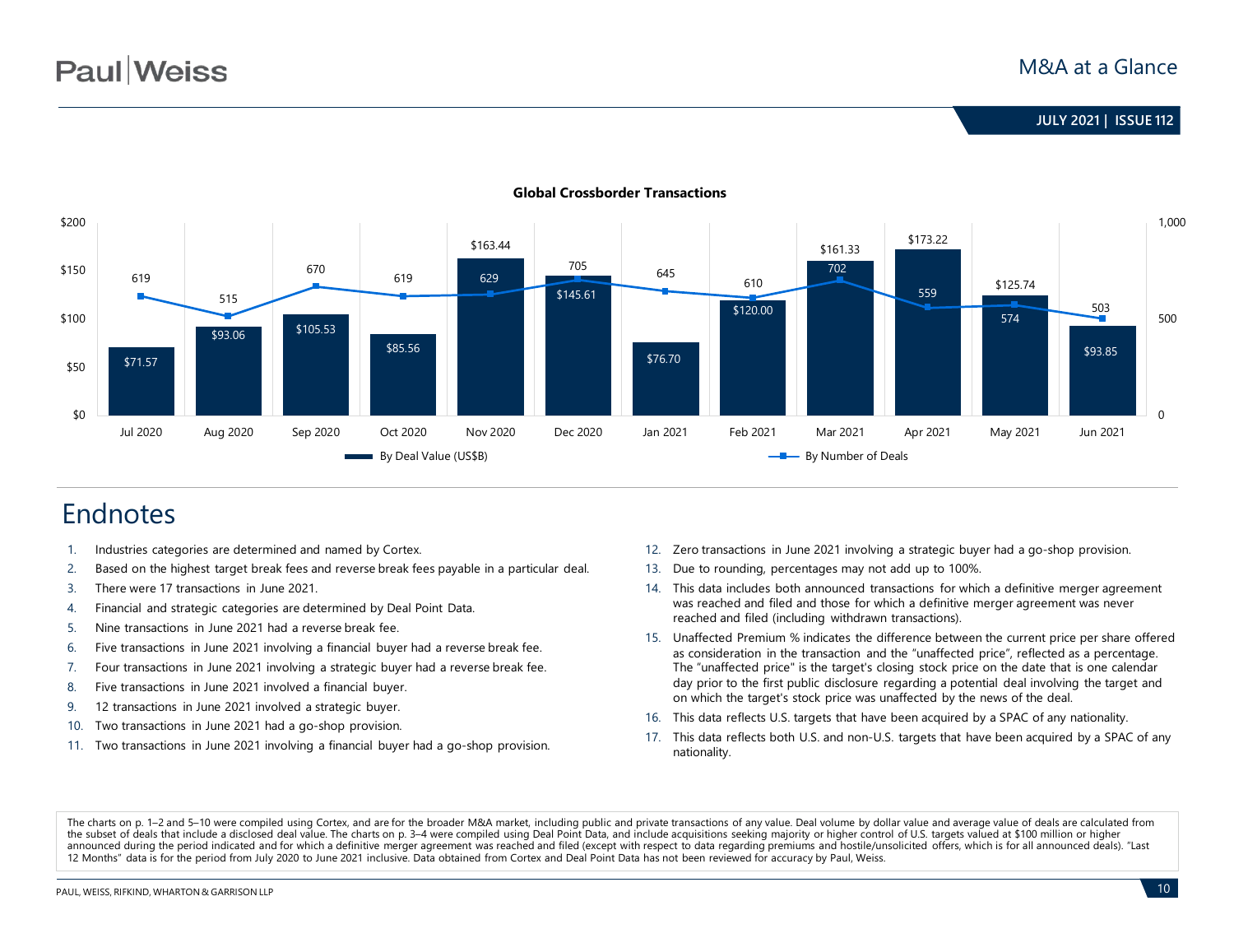# Our Mergers & Acquisitions Practice

Paul, Weiss is a leading law firm serving the largest publicly and privately held corporations and financial institutions in the United States and throughout the world. Our firm is widely recognized for achieving an unparalleled record of success for our clients, both in their bet-the-company litigations and their most critical strategic transactions. We are keenly aware of the extraordinary challenges and opportunities facing national and global economies and are committed to serving our clients' short- and long-term goals.

The Paul, Weiss M&A Group consists of approximately 40 partners and 125 counsel and associates based in New York, Washington, Wilmington, London, San Francisco, Toronto, Tokyo, Hong Kong and Beijing. The firm's Corporate Department consists of more than 75 partners and roughly 300 counsel and associates.

Our M&A Group is among the most experienced and active in the world. We represent publicly traded and privately held companies, leading private equity firms, financial advisors, and other financial institutions and investors in their most important mergers and acquisitions, joint ventures and other strategic transactions. Our expertise advising corporations and private investors in a broad range of sophisticated transactions enables us to identify new opportunities for our clients to realize value. We have particular experience in guiding clients as they engage in proxy battles, company-altering and market consolidating transactions or capital markets transactions.

Recent highlights include advising: KPS Capital Partners in its \$1.7 billion acquisition of a controlling stake in the Primary Products Business in North America and Latin America of Tate & Lyle; KPS Capital Partners and its portfolio company DexKo Global in the \$3.4 billion sale of DexKo to Brookfield Business Partners; Bowlero Corp in its proposed \$2.6 billion business combination with Isos Acquisition Corporation; the Special Committee of the Board of Directors of QAD in its proposed \$2 billion sale to Thoma Bravo; QTS Realty Trust in its proposed \$10 billion sale to Blackstone; MGM in its proposed \$8.45 billion sale to Amazon; Advance in the \$150 billion Reverse Morris Trust transaction that will combine AT&T's WarnerMedia business with Discovery; funds managed by affiliates of Apollo Global Management in their proposed \$5 billion acquisition of Verizon Media; Univision Holdings in its proposed \$4.8 billion combination with the content and media assets of Grupo Televisa, S.A.B.; Nuance Communications in its proposed \$19.7 billion sale to Microsoft Corp.; KPS Capital Partners in its proposed \$2.7 billion acquisition of the EMEA food, aerosol and promotional packaging business from Crown Holding; General Electric in the more than \$30 billion combination of its jet leasing unit GE Capital Aviation Services (GECAS) with AerCap Holdings; PRA Health Sciences in its approximately \$12 billion sale to ICON; The Goodyear Tire & Rubber Company in its \$2.5 billion acquisition of Cooper Tire & Rubber Company; Perspecta Inc. in its \$7.1 billion sale to Peraton and Veritas Capital; Inspire Brands in its \$11.3 billion acquisition of Dunkin' Brands Group; Cenovus Energy in its Cdn. \$23.6 billion combination with Husky Energy; The Kraft Heinz Company in the proposed \$3.2 billion sale of its cheese business to Groupe Lactalis; an affiliate of Roark Capital Group in its approximately \$1.5 billion acquisition of the ServiceMaster Brands businesses of ServiceMaster Global Holdings; Teladoc Health in its \$18.5 billion acquisition of Livongo Health; Chevron in its \$13 billion acquisition of Noble Energy; National General Holdings in its \$4 billion sale to The Allstate Corporation; affiliates of Roark Capital in its \$200 million investment in The Cheesecake Factory; General Atlantic, as lead investor in a consortium, in its \$8.7 billion acquisition of 58.com; The Medicines Company in its \$9.7 billion sale to Novartis; the Special Committee of the Board of Directors of Pattern Energy Group in its approximately \$6.1 billion sale to Canada Pension Plan Investment Board; Aptiv in its \$4 billion autonomous driving joint venture with Hyundai Motor Group; the Special Committee of the Board of Directors of CBS Corp. in its merger with Viacom to form ViacomCBS, a combined company with an enterprise value of more than \$40 billion; Elanco Animal Health in its \$7.6 billion acquisition of the animal health business of Bayer AG; funds managed by affiliates of Apollo Global Management in their \$2.7 billion acquisition of Shutterfly; the Independent Directors of Avon in its \$3.7 billion sale to Natura & Co.; KPS Capital Partners in its \$1.8 billion acquisition of Howden from Colfax; Trane Technologies in the \$15 billion Reverse Morris Trust spin-off and merger of its industrial business with Gardner Denver Holdings; Chevron in its proposed \$50 billion acquisition of Anadarko Petroleum; General Electric in the \$21.4 billion sale of its BioPharma business to Danaher Corporation; Encana Corp. (now known as Ovintiv) in its \$7.7 billion acquisition of Newfield Exploration Company; IBM in its \$34 billion acquisition of Red Hat; the Board of Directors of Harris Corporation in its \$37 billion merger of equals with L3 Technologies to form L3Harris Technologies; CSRA in its \$9.7 billion sale to General Dynamics; Bioverativ in its \$11.6 billion sale to Sanofi; ADP in its successful proxy contest against Pershing Square; and Agrium in its \$36 billion merger of equals with Potash Corp. of Saskatchewan.